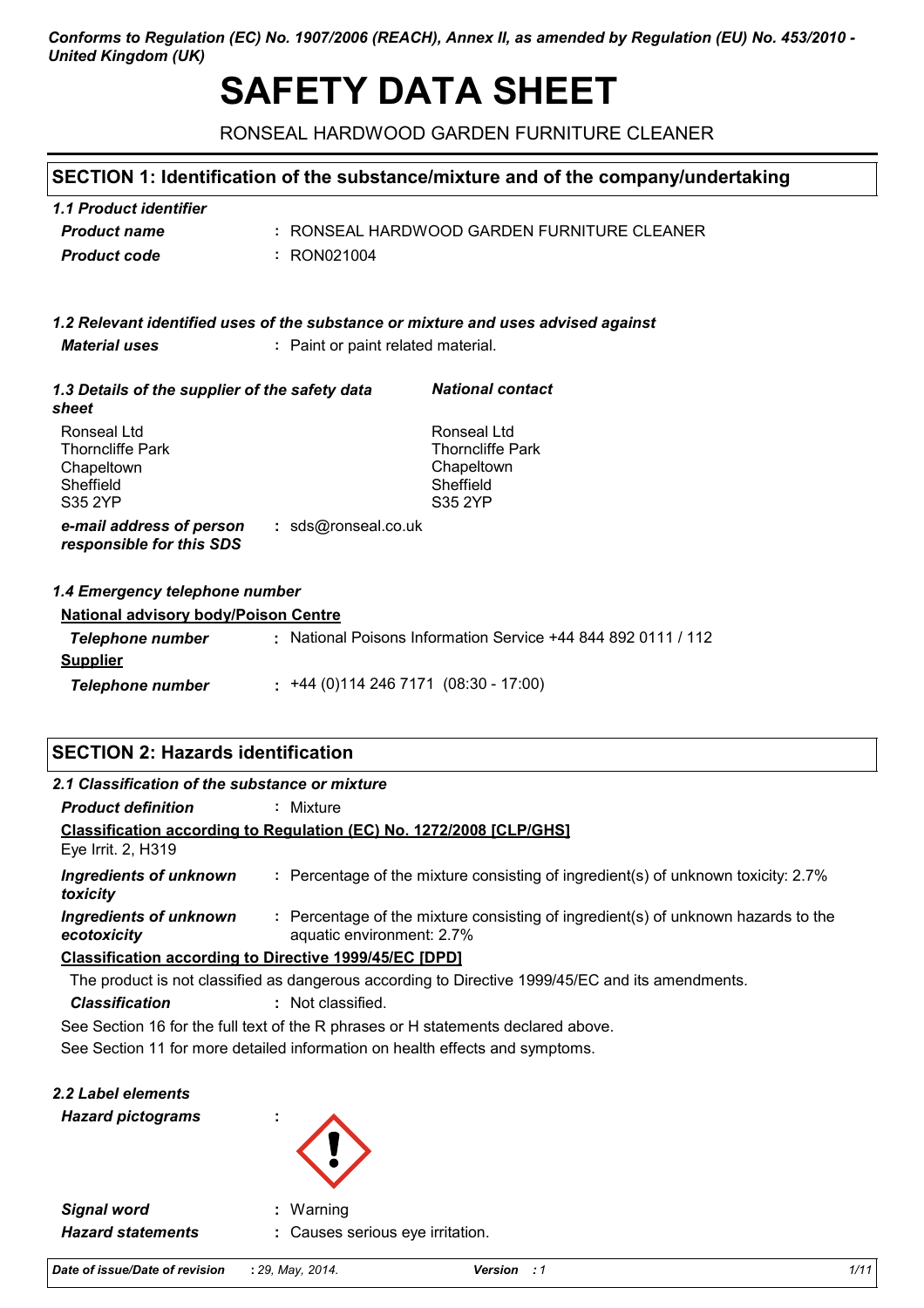# **SECTION 2: Hazards identification**

| <b>Precautionary statements</b>                                                                                                                          |                                                                                                                                                 |
|----------------------------------------------------------------------------------------------------------------------------------------------------------|-------------------------------------------------------------------------------------------------------------------------------------------------|
| General                                                                                                                                                  | : Read label before use. Keep out of reach of children. If medical advice is needed,<br>have product container or label at hand.                |
| <b>Prevention</b>                                                                                                                                        | : Wear eye or face protection. Wash hands thoroughly after handling.                                                                            |
| <b>Response</b>                                                                                                                                          | : IF IN EYES: Rinse cautiously with water for several minutes. Remove contact<br>lenses, if present and easy to do. Continue rinsing.           |
| <b>Storage</b>                                                                                                                                           | : Not applicable.                                                                                                                               |
| <b>Disposal</b>                                                                                                                                          | : Not applicable.                                                                                                                               |
| <b>Hazardous ingredients</b>                                                                                                                             | : Polyoxyalkylene                                                                                                                               |
| <b>Supplemental label</b><br>elements                                                                                                                    | : Contains $2,2',2''$ -(hexahydro-1,3,5-triazine-1,3,5-triyl)triethanol and 1,<br>2-benzisothiazol-3(2H)-one. May produce an allergic reaction. |
| <b>Annex XVII - Restrictions</b><br>on the manufacture,<br>placing on the market and<br>use of certain dangerous<br>substances, mixtures and<br>articles | : Not applicable.                                                                                                                               |
| <b>Special packaging requirements</b>                                                                                                                    |                                                                                                                                                 |
| <b>Containers to be fitted</b><br>with child-resistant<br>fastenings                                                                                     | : Not applicable.                                                                                                                               |
| Tactile warning of danger : Not applicable.                                                                                                              |                                                                                                                                                 |
| 2.3 Other hazards                                                                                                                                        |                                                                                                                                                 |

*Other hazards which do* **:** *not result in classification* : None known.

## **SECTION 3: Composition/information on ingredients**

#### *3.2 Mixture* **:**

|                                   |                    |           | <b>Classification</b>                                                                    |                                                                                      |       |
|-----------------------------------|--------------------|-----------|------------------------------------------------------------------------------------------|--------------------------------------------------------------------------------------|-------|
| <b>Product/ingredient</b><br>name | <b>Identifiers</b> | %         | 67/548/EEC                                                                               | <b>Regulation (EC) No.</b><br>1272/2008 [CLP]                                        | Type  |
| Polyoxyalkylene                   | CAS: 68439-45-2    | $>=1 - 3$ | Xn; R22<br>Xi; R41                                                                       | Acute Tox. 4, H302<br>Eye Dam. 1, H318                                               | $[1]$ |
|                                   |                    |           | <b>See Section 16 for</b><br>the full text of the R- $\,$<br>phrases declared<br>∣above. | See Section 16 for<br>the full text of the H<br><b>statements</b><br>declared above. |       |

There are no additional ingredients present which, within the current knowledge of the supplier and in the concentrations applicable, are classified as hazardous to health or the environment, are PBTs or vPvBs or have been assigned a workplace exposure limit and hence require reporting in this section.

**Type** 

[1] Substance classified with a health or environmental hazard

[2] Substance with a workplace exposure limit

[3] Substance meets the criteria for PBT according to Regulation (EC) No. 1907/2006, Annex XIII

[4] Substance meets the criteria for vPvB according to Regulation (EC) No. 1907/2006, Annex XIII

[5] Substance of equivalent concern

Occupational exposure limits, if available, are listed in Section 8.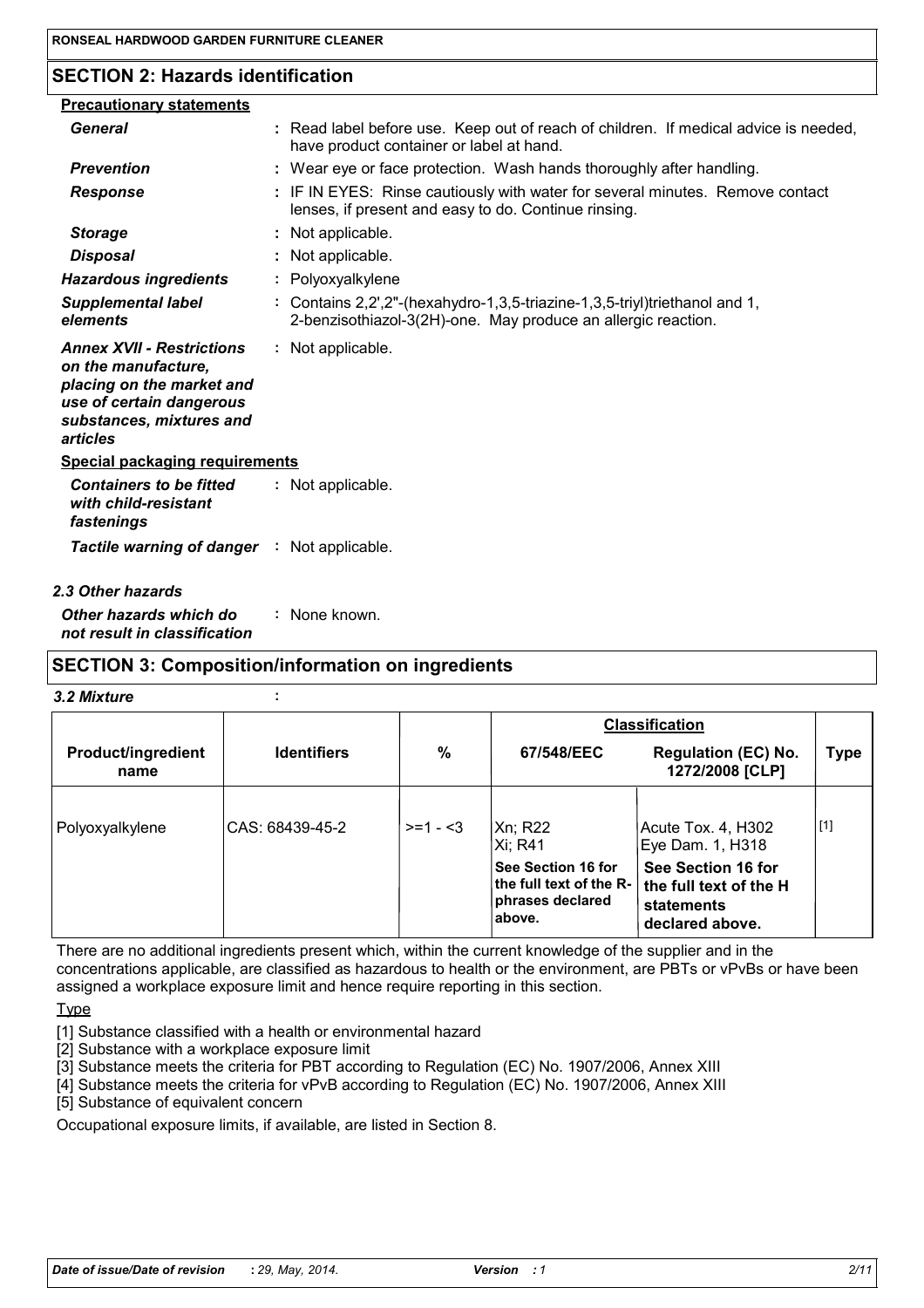# **SECTION 4: First aid measures**

| 4.1 Description of first aid measures |                                                                                                                                                                                                             |
|---------------------------------------|-------------------------------------------------------------------------------------------------------------------------------------------------------------------------------------------------------------|
| General                               | : In all cases of doubt, or when symptoms persist, seek medical attention. Never give<br>anything by mouth to an unconscious person. If unconscious, place in recovery<br>position and seek medical advice. |
| Eye contact                           | : Check for and remove any contact lenses. Immediately flush eyes with running<br>water for at least 15 minutes, keeping eyelids open. Seek immediate medical<br>attention.                                 |
| <i><b>Inhalation</b></i>              | : Remove to fresh air. Keep person warm and at rest. If not breathing, if breathing is<br>irregular or if respiratory arrest occurs, provide artificial respiration or oxygen by<br>trained personnel.      |
| <b>Skin contact</b>                   | : Remove contaminated clothing and shoes. Wash skin thoroughly with soap and<br>water or use recognised skin cleanser. Do NOT use solvents or thinners.                                                     |
| <b>Ingestion</b>                      | : If swallowed, seek medical advice immediately and show the container or label.<br>Keep person warm and at rest. Do NOT induce vomiting.                                                                   |
|                                       | If swallowed, rinse mouth with water (only if the person is conscious). Get<br>immediate medical attention.                                                                                                 |
| <b>Protection of first-aiders</b>     | : No action shall be taken involving any personal risk or without suitable training. It<br>may be dangerous to the person providing aid to give mouth-to-mouth resuscitation.                               |
|                                       |                                                                                                                                                                                                             |

# *4.2 Most important symptoms and effects, both acute and delayed*

There are no data available on the mixture itself. The mixture has been assessed following the conventional method of the Dangerous Preparations Directive 1999/45/EC and classified for toxicological hazards accordingly. See Sections 2 and 3 for details.

Exposure to component solvent vapour concentrations in excess of the stated occupational exposure limit may result in adverse health effects such as mucous membrane and respiratory system irritation and adverse effects on the kidneys, liver and central nervous system. Symptoms and signs include headache, dizziness, fatigue, muscular weakness, drowsiness and, in extreme cases, loss of consciousness.

Solvents may cause some of the above effects by absorption through the skin. Repeated or prolonged contact with the mixture may cause removal of natural fat from the skin, resulting in non-allergic contact dermatitis and absorption through the skin.

If splashed in the eyes, the liquid may cause irritation and reversible damage.

This takes into account, where known, delayed and immediate effects and also chronic effects of components from short-term and long-term exposure by oral, inhalation and dermal routes of exposure and eye contact.

## *4.3 Indication of any immediate medical attention and special treatment needed*

| <b>Notes to physician</b>  | Treat symptomatically. Contact poison treatment specialist immediately if large<br>quantities have been ingested or inhaled. |
|----------------------------|------------------------------------------------------------------------------------------------------------------------------|
| <b>Specific treatments</b> | No specific treatment.                                                                                                       |

See toxicological information (Section 11)

| <b>SECTION 5: Firefighting measures</b>                                                                                      |  |  |  |  |
|------------------------------------------------------------------------------------------------------------------------------|--|--|--|--|
|                                                                                                                              |  |  |  |  |
| : Recommended: alcohol-resistant foam, carbon dioxide, powders.                                                              |  |  |  |  |
| : Do not use water jet.                                                                                                      |  |  |  |  |
| 5.2 Special hazards arising from the substance or mixture                                                                    |  |  |  |  |
| : Fire will produce dense black smoke. Exposure to decomposition products may<br>cause a health hazard.                      |  |  |  |  |
| : Fire will produce dense black smoke. Exposure to decomposition products may<br>cause a health hazard.                      |  |  |  |  |
| : Decomposition products may include the following materials: carbon monoxide,<br>carbon dioxide, smoke, oxides of nitrogen. |  |  |  |  |
|                                                                                                                              |  |  |  |  |

| Date of issue/Date of revision | : 29. Mav. 2014. | Version | 3/11 |
|--------------------------------|------------------|---------|------|
|--------------------------------|------------------|---------|------|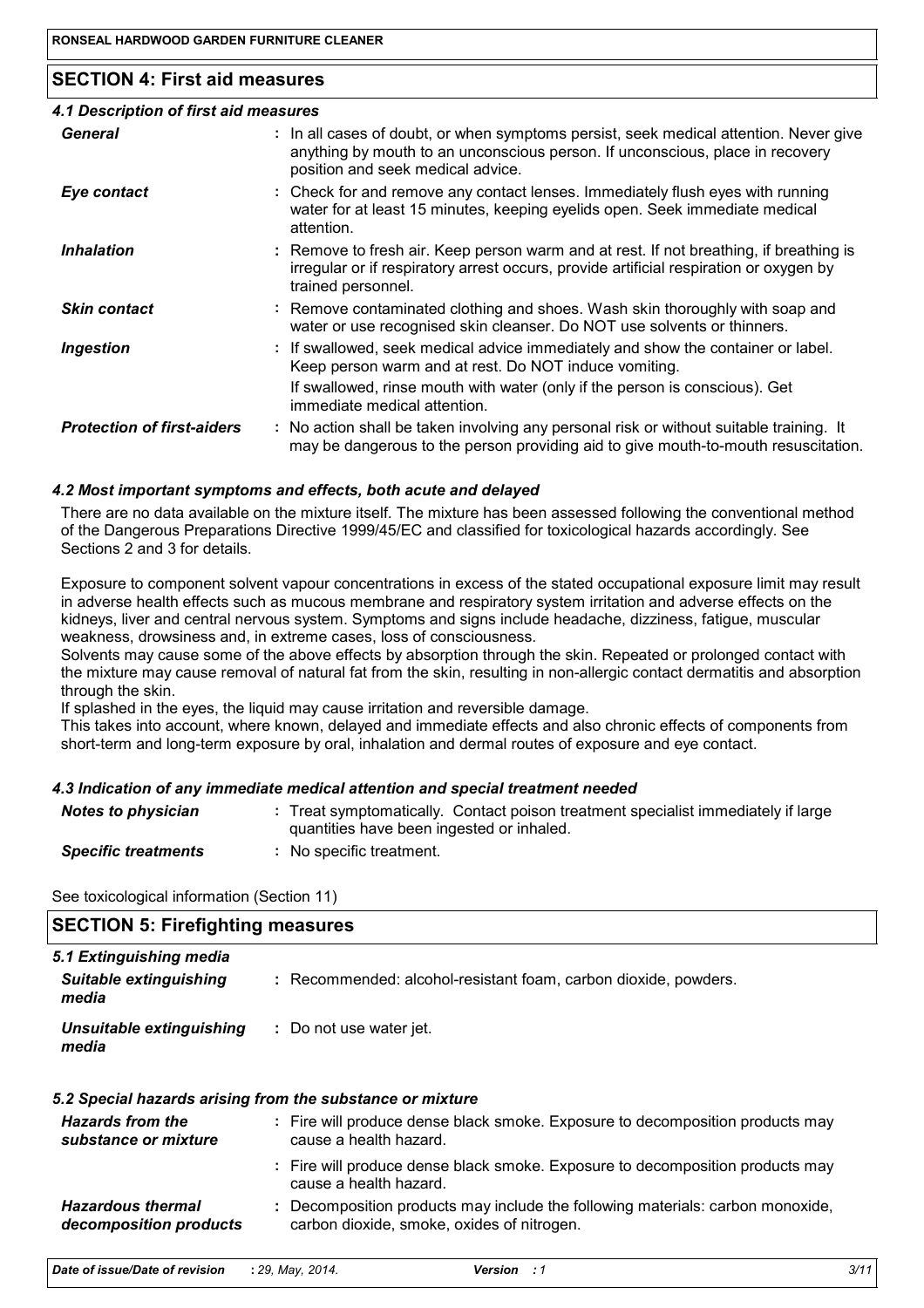# **SECTION 5: Firefighting measures**

Appropriate breathing apparatus may be required.

| 5.3 Advice for firefighters                              |                                                                                                                    |
|----------------------------------------------------------|--------------------------------------------------------------------------------------------------------------------|
| <b>Special protective actions</b><br>for fire-fighters   | : Cool closed containers exposed to fire with water. Do not release runoff from fire to<br>drains or watercourses. |
| <b>Special protective</b><br>equipment for fire-fighters | : Fire-fighters should wear positive pressure self-contained breathing apparatus<br>(SCBA) and full turnout gear.  |

# **SECTION 6: Accidental release measures**

Due to the organic solvents content of the mixture:

|                                                                 |    | 6.1 Personal precautions, protective equipment and emergency procedures                                                                                                                                                                                                            |
|-----------------------------------------------------------------|----|------------------------------------------------------------------------------------------------------------------------------------------------------------------------------------------------------------------------------------------------------------------------------------|
| For non-emergency<br>personnel                                  |    | : Exclude sources of ignition and ventilate the area. Avoid breathing vapour or mist.<br>Refer to protective measures listed in sections 7 and 8.                                                                                                                                  |
|                                                                 |    | : Keep unnecessary and unprotected personnel from entering.                                                                                                                                                                                                                        |
| For emergency responders                                        | ÷. | If specialised clothing is required to deal with the spillage, take note of any<br>information in Section 8 on suitable and unsuitable materials. See also the<br>information in "For non-emergency personnel".                                                                    |
| 6.2 Environmental<br>precautions                                |    | : Do not allow to enter drains or watercourses. If the product contaminates lakes,<br>rivers, or sewers, inform the appropriate authorities in accordance with local<br>regulations.                                                                                               |
| 6.3 Methods and materials<br>for containment and<br>cleaning up |    | : Contain and collect spillage with non-combustible, absorbent material e.g. sand,<br>earth, vermiculite or diatomaceous earth and place in container for disposal<br>according to local regulations (see Section 13). Preferably clean with a detergent.<br>Avoid using solvents. |
| 6.4 Reference to other<br>sections                              |    | : See Section 1 for emergency contact information.<br>See Section 8 for information on appropriate personal protective equipment.<br>See Section 13 for additional waste treatment information.                                                                                    |

# **SECTION 7: Handling and storage**

The information in this section contains generic advice and guidance. The list of Identified Uses in Section 1 should be consulted for any available use-specific information provided in the Exposure Scenario(s).

| 7.1 Precautions for safe<br>handling | : Due to the organic solvents content of the mixture:                                                                                                                                                                                                                                                                                                                               |
|--------------------------------------|-------------------------------------------------------------------------------------------------------------------------------------------------------------------------------------------------------------------------------------------------------------------------------------------------------------------------------------------------------------------------------------|
|                                      | Prevent the creation of flammable or explosive concentrations of vapours in air and<br>avoid vapour concentrations higher than the occupational exposure limits.<br>In addition, the product should only be used in areas from which all naked lights and<br>other sources of ignition have been excluded. Electrical equipment should be<br>protected to the appropriate standard. |
|                                      | Keep away from heat, sparks and flame. No sparking tools should be used.<br>Avoid contact with skin and eyes. Avoid the inhalation of dust, particulates, spray or<br>mist arising from the application of this mixture. Avoid inhalation of dust from<br>sanding.                                                                                                                  |
|                                      | Eating, drinking and smoking should be prohibited in areas where this material is<br>handled, stored and processed.                                                                                                                                                                                                                                                                 |
|                                      | Put on appropriate personal protective equipment (see Section 8).<br>Never use pressure to empty. Container is not a pressure vessel.                                                                                                                                                                                                                                               |
|                                      | Always keep in containers made from the same material as the original one.<br>Comply with the health and safety at work laws.<br>Information on fire and explosion protection                                                                                                                                                                                                       |
|                                      | Vapours are heavier than air and may spread along floors. Vapours may form<br>explosive mixtures with air.                                                                                                                                                                                                                                                                          |
|                                      | When operators, whether spraying or not, have to work inside the spray booth,<br>ventilation is unlikely to be sufficient to control particulates and solvent vapour in all<br>cases. In such circumstances they should wear a compressed air-fed respirator<br>during the spraying process and until such time as the particulates and solvent                                     |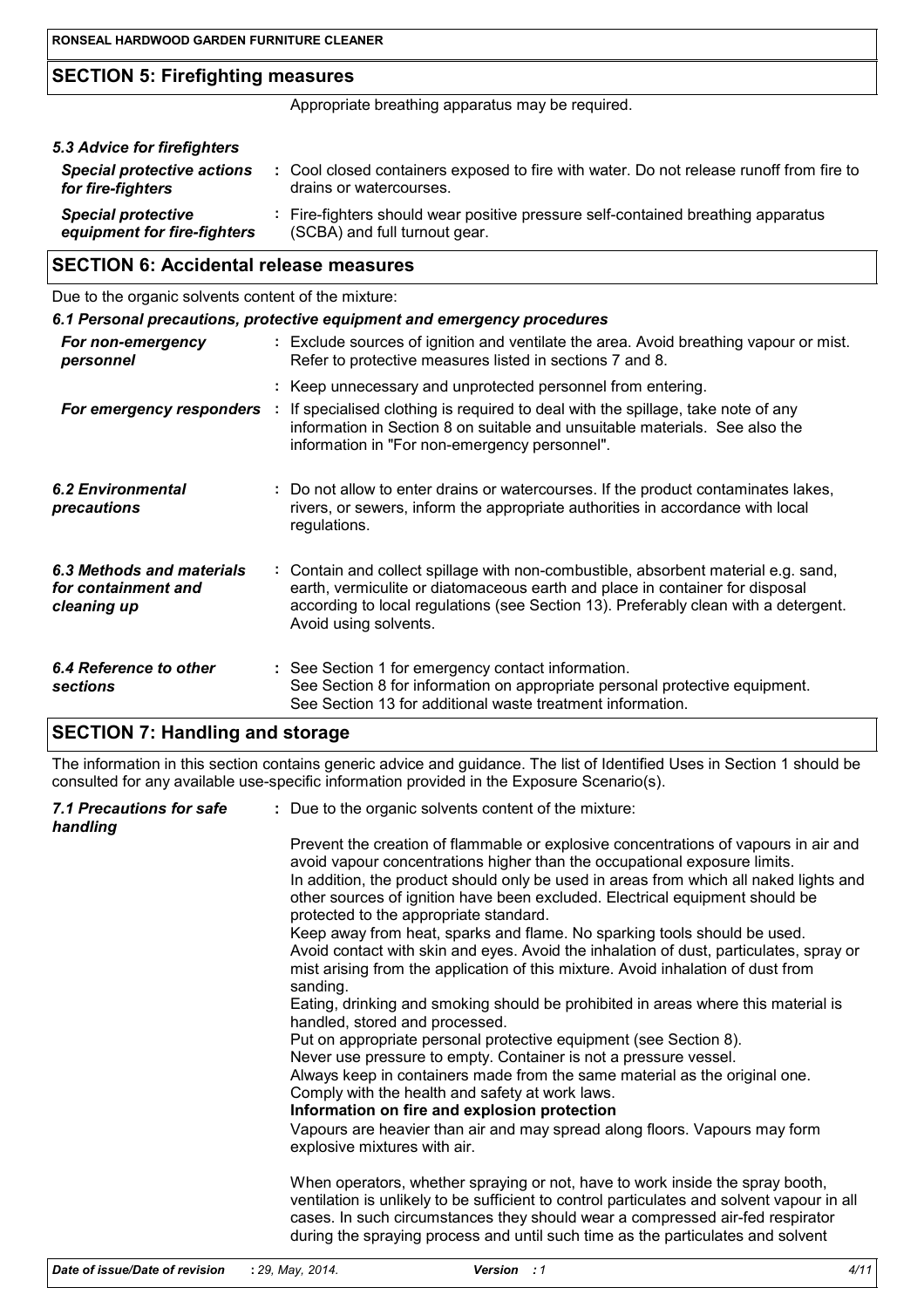# **SECTION 7: Handling and storage**

vapour concentration has fallen below the exposure limits.

| 7.2 Conditions for safe<br>storage, including any<br>incompatibilities | : Store in accordance with local regulations.<br>Notes on joint storage<br>Keep away from: oxidising agents, strong alkalis, strong acids.<br>Additional information on storage conditions<br>Observe label precautions. Store in a dry, cool and well-ventilated area. Keep away<br>from heat and direct sunlight.<br>Keep container tightly closed.<br>Keep away from sources of ignition. No smoking. Prevent unauthorised access.<br>Containers that have been opened must be carefully resealed and kept upright to<br>prevent leakage. |
|------------------------------------------------------------------------|----------------------------------------------------------------------------------------------------------------------------------------------------------------------------------------------------------------------------------------------------------------------------------------------------------------------------------------------------------------------------------------------------------------------------------------------------------------------------------------------------------------------------------------------|
|                                                                        | Contaminated absorbent material may pose the same hazard as the spilt product.<br>Store above $5^{\circ}C$ (42 $^{\circ}F$ ) Protect from frost.<br>Protect from frost.                                                                                                                                                                                                                                                                                                                                                                      |
| 7.3 Specific end use(s)                                                |                                                                                                                                                                                                                                                                                                                                                                                                                                                                                                                                              |

| <b>Recommendations</b>                  | : Not available. |
|-----------------------------------------|------------------|
| Industrial sector specific<br>solutions | : Not available. |

Good housekeeping standards, regular safe removal of waste materials and regular maintenance of spray booth filters will minimise the risks of spontaneous combustion and other fire hazards.

#### *Before use of this material please refer to the Exposure Scenario(s) if attached for the specific end use, control measures and additional PPE considerations.*

## **SECTION 8: Exposure controls/personal protection**

The information in this section contains generic advice and guidance. The list of Identified Uses in Section 1 should be consulted for any available use-specific information provided in the Exposure Scenario(s).

#### *8.1 Control parameters*

#### **Occupational exposure limits**

No exposure limit value known.

| <b>Recommended monitoring</b><br>procedures | : If this product contains ingredients with exposure limits, personal, workplace<br>atmosphere or biological monitoring may be required to determine the effectiveness<br>of the ventilation or other control measures and/or the necessity to use respiratory<br>protective equipment. Reference should be made to monitoring standards, such as<br>the following: European Standard EN 689 (Workplace atmospheres - Guidance for<br>the assessment of exposure by inhalation to chemical agents for comparison with<br>limit values and measurement strategy) European Standard EN 14042 (Workplace<br>atmospheres - Guide for the application and use of procedures for the assessment<br>of exposure to chemical and biological agents) European Standard EN 482<br>(Workplace atmospheres - General requirements for the performance of procedures<br>for the measurement of chemical agents) Reference to national guidance<br>documents for methods for the determination of hazardous substances will also be |
|---------------------------------------------|-----------------------------------------------------------------------------------------------------------------------------------------------------------------------------------------------------------------------------------------------------------------------------------------------------------------------------------------------------------------------------------------------------------------------------------------------------------------------------------------------------------------------------------------------------------------------------------------------------------------------------------------------------------------------------------------------------------------------------------------------------------------------------------------------------------------------------------------------------------------------------------------------------------------------------------------------------------------------------------------------------------------------|
|                                             | required.                                                                                                                                                                                                                                                                                                                                                                                                                                                                                                                                                                                                                                                                                                                                                                                                                                                                                                                                                                                                             |

## **DNELs/DMELs**

No DNELs/DMELs available.

## **PNECs**

No PNECs available

| <b>Appropriate engineering</b> | : Provide adequate ventilation. Where reasonably practicable, this should be     |
|--------------------------------|----------------------------------------------------------------------------------|
| controls                       | achieved by the use of local exhaust ventilation and good general extraction. If |
|                                | these are not sufficient to maintain concentrations of particulates and solvent  |
|                                | vapours below the OEL, suitable respiratory protection must be worn.             |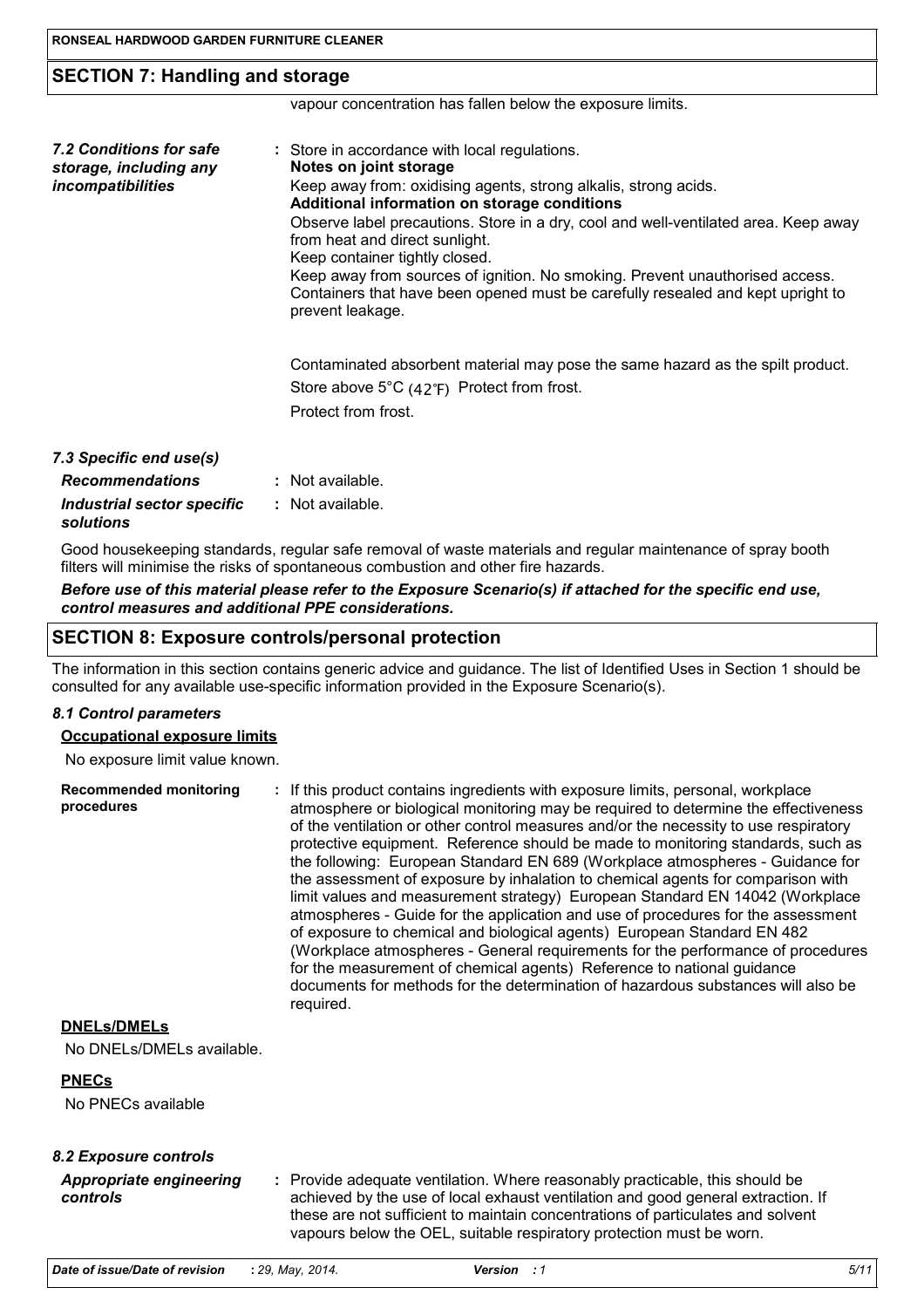# **SECTION 8: Exposure controls/personal protection**

|                                           | : Users are advised to consider national Occupational Exposure Limits or other<br>equivalent values.                                                                                                                                                                                                                                                                                                                                                                                                                                                                                                                                                                                                                                                                                                                                                                                                                                                                                                                                                                 |
|-------------------------------------------|----------------------------------------------------------------------------------------------------------------------------------------------------------------------------------------------------------------------------------------------------------------------------------------------------------------------------------------------------------------------------------------------------------------------------------------------------------------------------------------------------------------------------------------------------------------------------------------------------------------------------------------------------------------------------------------------------------------------------------------------------------------------------------------------------------------------------------------------------------------------------------------------------------------------------------------------------------------------------------------------------------------------------------------------------------------------|
| <b>Individual protection measures</b>     |                                                                                                                                                                                                                                                                                                                                                                                                                                                                                                                                                                                                                                                                                                                                                                                                                                                                                                                                                                                                                                                                      |
| <b>Hygiene measures</b>                   | : Wash hands, forearms and face thoroughly after handling chemical products, before<br>eating, smoking and using the lavatory and at the end of the working period.<br>Appropriate techniques should be used to remove potentially contaminated clothing.<br>Wash contaminated clothing before reusing. Ensure that eyewash stations and<br>safety showers are close to the workstation location.                                                                                                                                                                                                                                                                                                                                                                                                                                                                                                                                                                                                                                                                    |
| <b>Eye/face protection</b>                | : Use safety eyewear designed to protect against splash of liquids.                                                                                                                                                                                                                                                                                                                                                                                                                                                                                                                                                                                                                                                                                                                                                                                                                                                                                                                                                                                                  |
| <b>Skin protection</b>                    |                                                                                                                                                                                                                                                                                                                                                                                                                                                                                                                                                                                                                                                                                                                                                                                                                                                                                                                                                                                                                                                                      |
| <b>Hand protection</b>                    | : Wear suitable gloves tested to EN374.                                                                                                                                                                                                                                                                                                                                                                                                                                                                                                                                                                                                                                                                                                                                                                                                                                                                                                                                                                                                                              |
| <b>Gloves</b>                             | : Short Term Exposure: less than 10 minutes continuous use Nitrile gloves.                                                                                                                                                                                                                                                                                                                                                                                                                                                                                                                                                                                                                                                                                                                                                                                                                                                                                                                                                                                           |
|                                           | Long Term Exposure: Spill / For prolonged or repeated handling, use PE / PE<br>Laminate gloves > 8 hours (breakthrough time).                                                                                                                                                                                                                                                                                                                                                                                                                                                                                                                                                                                                                                                                                                                                                                                                                                                                                                                                        |
|                                           | There is no one glove material or combination of materials that will give unlimited<br>resistance to any individual or combination of chemicals.<br>The breakthrough time must be greater than the end use time of the product.<br>The instructions and information provided by the glove manufacturer on use,<br>storage, maintenance and replacement must be followed.<br>Gloves should be replaced regularly and if there is any sign of damage to the glove<br>material.<br>Always ensure that gloves are free from defects and that they are stored and used<br>correctly.<br>The performance or effectiveness of the glove may be reduced by physical/chemical<br>damage and poor maintenance.<br>Barrier creams may help to protect the exposed areas of the skin but should not be<br>applied once exposure has occurred.<br>The user must check that the final choice of type of glove selected for handling this<br>product is the most appropriate and takes into account the particular conditions of<br>use, as included in the user's risk assessment. |
| <b>Body protection</b>                    | : Personnel should wear protective clothing.                                                                                                                                                                                                                                                                                                                                                                                                                                                                                                                                                                                                                                                                                                                                                                                                                                                                                                                                                                                                                         |
|                                           | : Personal protective equipment for the body should be selected based on the task<br>being performed and the risks involved and should be approved by a specialist<br>before handling this product.                                                                                                                                                                                                                                                                                                                                                                                                                                                                                                                                                                                                                                                                                                                                                                                                                                                                  |
| <b>Other skin protection</b>              | : Appropriate footwear and any additional skin protection measures should be<br>selected based on the task being performed and the risks involved and should be<br>approved by a specialist before handling this product.                                                                                                                                                                                                                                                                                                                                                                                                                                                                                                                                                                                                                                                                                                                                                                                                                                            |
| <b>Respiratory protection</b>             | : Approved/certified respirator with organic vapour cartridge. Filter type: A2P2<br>(EN14387).                                                                                                                                                                                                                                                                                                                                                                                                                                                                                                                                                                                                                                                                                                                                                                                                                                                                                                                                                                       |
| <b>Environmental exposure</b><br>controls | : Do not allow to enter drains or watercourses.                                                                                                                                                                                                                                                                                                                                                                                                                                                                                                                                                                                                                                                                                                                                                                                                                                                                                                                                                                                                                      |

*Before use of this material please refer to the Exposure Scenario(s) if attached for the specific end use, control measures and additional PPE considerations.*

## **SECTION 9: Physical and chemical properties**

| 9.1 Information on basic physical and chemical properties |                               |  |
|-----------------------------------------------------------|-------------------------------|--|
| <b>Appearance</b>                                         |                               |  |
| <b>Physical state</b>                                     | : Liguid.                     |  |
| <b>Colour</b>                                             | : Colourless.                 |  |
| <b>Odour</b>                                              | : Mild.                       |  |
| <b>Odour threshold</b>                                    | : Not Available (Not Tested). |  |
| рH                                                        | : Not Available (Not Tested). |  |
| Melting point/freezing point                              | : Not Available (Not Tested). |  |
| Initial boiling point and                                 | : Not Available (Not Tested). |  |

**Flash point Closed cup: Not applicable.** 

*boiling range*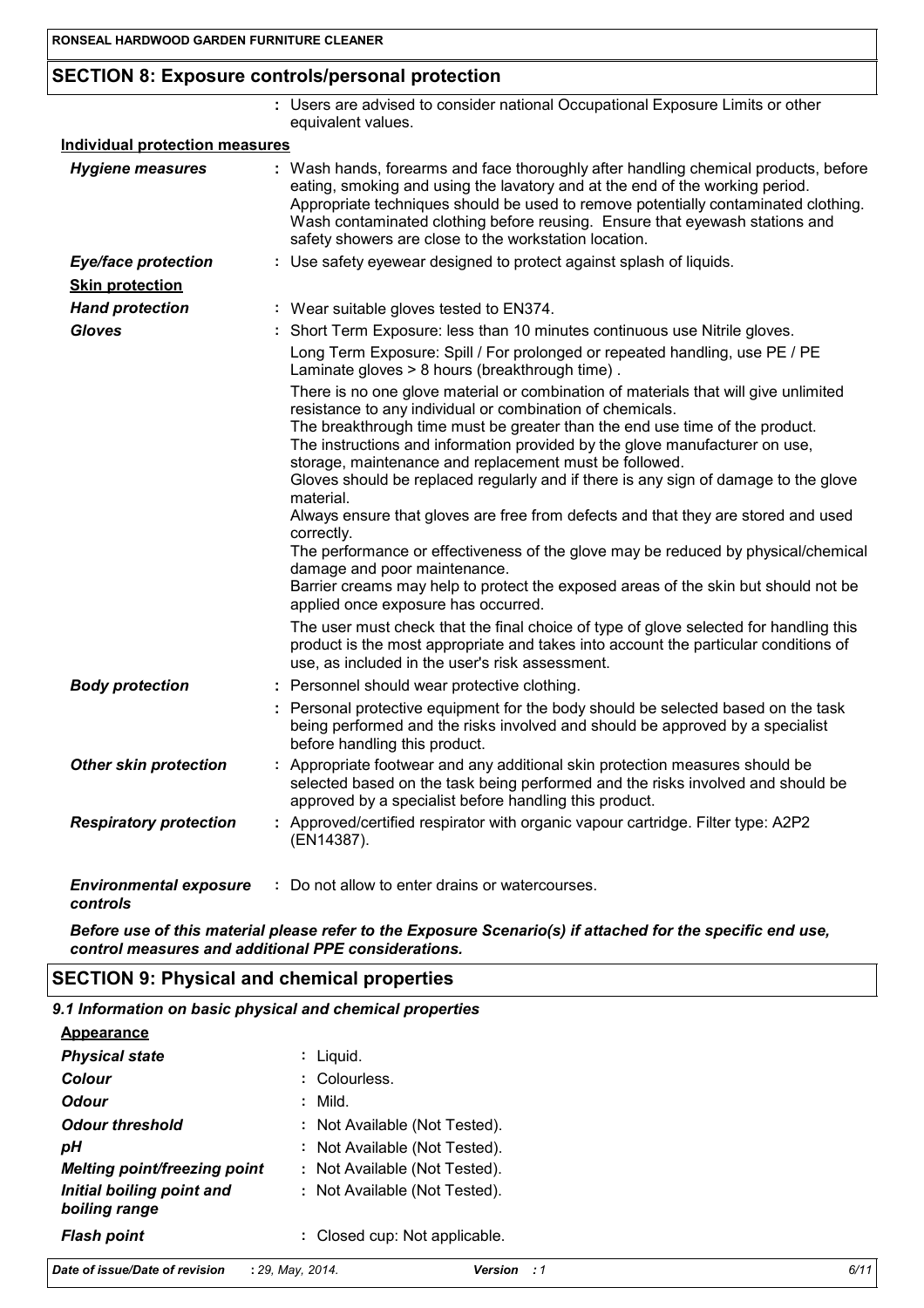# **SECTION 9: Physical and chemical properties**

| <b>Evaporation rate</b>                                | : Slower than Ether Phase                                                         |
|--------------------------------------------------------|-----------------------------------------------------------------------------------|
| <b>Flammability (solid, gas)</b>                       | : Not Available (Not Tested).                                                     |
| <b>Burning time</b>                                    | : Not Available (Not Tested).                                                     |
| <b>Burning rate</b>                                    | : Not Available (Not Tested).                                                     |
| <b>Upper/lower flammability or</b><br>explosive limits | : Testing not technically possible.                                               |
| <b>Vapour pressure</b>                                 | : Testing not technically possible.                                               |
| <b>Vapour density</b>                                  | : Testing not technically possible.                                               |
| <b>Relative density</b>                                | : Not Available (Not Tested).                                                     |
| Solubility(ies)                                        | : Not Available (Not Tested).                                                     |
| <b>Solubility in water</b>                             | : Not Available (Not Tested).                                                     |
| <b>Partition coefficient: n-octanol/:</b>              | Not Available (Not Tested).                                                       |
| water                                                  |                                                                                   |
| <b>Auto-ignition temperature</b>                       | : Not Available (Not Tested).                                                     |
| <b>Decomposition temperature</b>                       | : Not Available (Not Tested).                                                     |
| <b>Viscosity</b>                                       | : Not Available (Not Tested).                                                     |
| <b>Explosive properties</b>                            | : Not Available (Not Tested).                                                     |
| <b>Oxidising properties</b>                            | : Under normal conditions of storage and use, hazardous reactions will not occur. |
|                                                        |                                                                                   |

## *9.2 Other information*

| <b>SECTION 10: Stability and reactivity</b> |                                                                                                                                     |  |  |  |
|---------------------------------------------|-------------------------------------------------------------------------------------------------------------------------------------|--|--|--|
| 10.1 Reactivity                             | : No specific test data related to reactivity available for this product or its ingredients.                                        |  |  |  |
| <b>10.2 Chemical stability</b>              | : Stable under recommended storage and handling conditions (see Section 7).                                                         |  |  |  |
| 10.3 Possibility of<br>hazardous reactions  | : Under normal conditions of storage and use, hazardous reactions will not occur.                                                   |  |  |  |
| 10.4 Conditions to avoid                    | : When exposed to high temperatures may produce hazardous decomposition<br>products.                                                |  |  |  |
| 10.5 Incompatible materials                 | : Keep away from the following materials to prevent strong exothermic reactions:<br>oxidising agents, strong alkalis, strong acids. |  |  |  |
| 10.6 Hazardous<br>decomposition products    | : Under normal conditions of storage and use, hazardous decomposition products<br>should not be produced.                           |  |  |  |

#### *Refer to Section 7: HANDLING AND STORAGE and Section 8: EXPOSURE CONTROLS/PERSONAL PROTECTION for additional handling information and protection of employees.*

# **SECTION 11: Toxicological information**

#### *11.1 Information on toxicological effects*

There are no data available on the mixture itself. The mixture has been assessed following the conventional method of the Dangerous Preparations Directive 1999/45/EC and classified for toxicological hazards accordingly. See Sections 2 and 3 for details.

Exposure to component solvent vapour concentrations in excess of the stated occupational exposure limit may result in adverse health effects such as mucous membrane and respiratory system irritation and adverse effects on the kidneys, liver and central nervous system. Symptoms and signs include headache, dizziness, fatigue, muscular weakness, drowsiness and, in extreme cases, loss of consciousness.

Solvents may cause some of the above effects by absorption through the skin. Repeated or prolonged contact with the mixture may cause removal of natural fat from the skin, resulting in non-allergic contact dermatitis and absorption through the skin.

If splashed in the eyes, the liquid may cause irritation and reversible damage. This takes into account, where known, delayed and immediate effects and also chronic effects of components from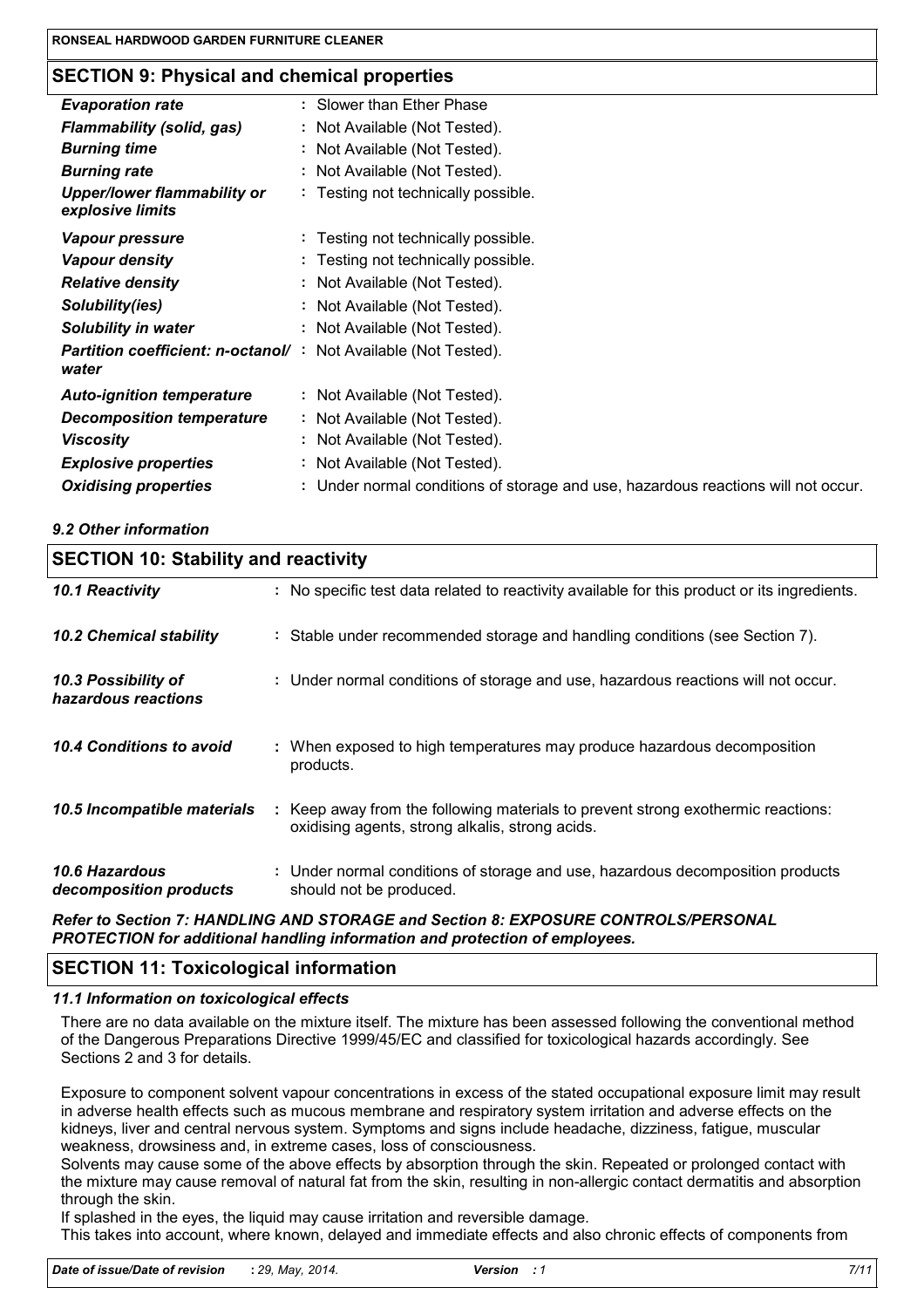# **SECTION 11: Toxicological information**

short-term and long-term exposure by oral, inhalation and dermal routes of exposure and eye contact.

#### **Acute toxicity**

| <b>Product/ingredient name</b> | Result | <b>Species</b> | <b>Dose</b> | <b>Exposure</b> |
|--------------------------------|--------|----------------|-------------|-----------------|
| No data available              |        |                |             |                 |

## **Acute toxicity estimates**

| Route | <b>ATE value</b> |
|-------|------------------|
| Oral  | 20576.1 mg/kg    |

## **Irritation/Corrosion**

No data available

## **Sensitisation**

No data available

#### **Mutagenicity**

No data available

#### **Carcinogenicity**

No data available

#### **Reproductive toxicity**

No data available

## **Teratogenicity**

No data available

#### **Specific target organ toxicity (single exposure)**

| Product/ingredient name                            | Category | <b>Route of</b><br>exposure | <b>Target organs</b> |
|----------------------------------------------------|----------|-----------------------------|----------------------|
| No data available                                  |          |                             |                      |
| Specific target organ toxicity (repeated exposure) |          |                             |                      |
| Product/ingredient name                            | Category | <b>Route of</b><br>exposure | <b>Target organs</b> |
| No data available                                  |          |                             |                      |
| <b>Aspiration hazard</b>                           |          |                             |                      |
| Product/ingredient name                            |          | <b>Result</b>               |                      |
| No data available                                  |          |                             |                      |

#### *Other information* **:**

: Not available.

## **SECTION 12: Ecological information**

#### *12.1 Toxicity*

There are no data available on the mixture itself. Do not allow to enter drains or watercourses.

The mixture has been assessed following the conventional method of the Dangerous Preparations Directive 1999/45/EC and is not classified as dangerous for the environment.

#### *12.2 Persistence and degradability*

| <b>Product/ingredient name</b> | Test                     | <b>Result</b> |                    | <b>Dose</b> | Inoculum                |
|--------------------------------|--------------------------|---------------|--------------------|-------------|-------------------------|
| No data available              |                          |               |                    |             |                         |
| <b>Product/ingredient name</b> | <b>Aquatic half-life</b> |               | <b>Photolysis</b>  |             | <b>Biodegradability</b> |
| No data available              |                          |               |                    |             |                         |
| Date of issue/Date of revision | : 29. May, 2014.         |               | <b>Version</b> : 1 |             | 8/11                    |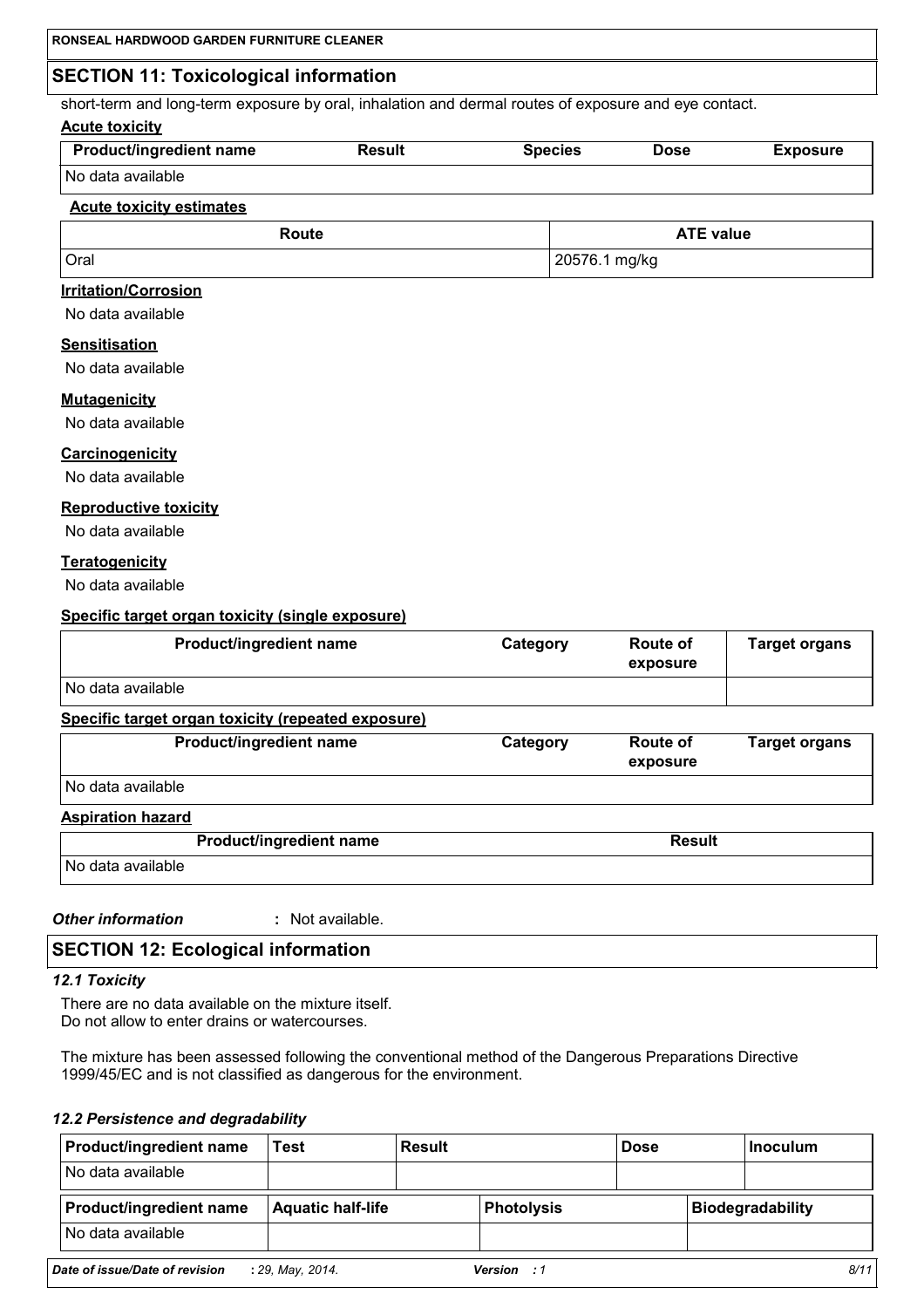# **SECTION 12: Ecological information**

#### *12.3 Bioaccumulative potential*

| <b>Product/ingredient name</b> | $\mathsf{LocP}_\mathsf{ow}$ | <b>BCF</b> | <b>Potential</b> |
|--------------------------------|-----------------------------|------------|------------------|
| No data available              |                             |            |                  |

| 12.4 Mobility in soil<br><b>Soil/water partition</b><br>coefficient ( $K_{\text{oc}}$ ) | : Not available.                                                                                       |
|-----------------------------------------------------------------------------------------|--------------------------------------------------------------------------------------------------------|
| <b>Mobility</b>                                                                         | : Not available.                                                                                       |
| 12.5 Results of PBT and vPvB assessment                                                 |                                                                                                        |
| <b>PBT</b>                                                                              | : Not applicable.                                                                                      |
| vPvB                                                                                    | : Not applicable.                                                                                      |
| 12.6 Other adverse effects                                                              | : No known significant effects or critical hazards.                                                    |
|                                                                                         | : Avoid dispersal of spilt material and runoff and contact with soil, waterways, drains<br>and sewers. |

# **SECTION 13: Disposal considerations**

The information in this section contains generic advice and guidance. The list of Identified Uses in Section 1 should be consulted for any available use-specific information provided in the Exposure Scenario(s).

#### *13.1 Waste treatment methods*

| <b>Product</b>                                                     |                                                                                                                                                                                                                                                                                                                                                                                                                                                                                                                                                    |  |
|--------------------------------------------------------------------|----------------------------------------------------------------------------------------------------------------------------------------------------------------------------------------------------------------------------------------------------------------------------------------------------------------------------------------------------------------------------------------------------------------------------------------------------------------------------------------------------------------------------------------------------|--|
| <b>Methods of disposal</b>                                         | The generation of waste should be avoided or minimised wherever possible.<br>Disposal of this product, solutions and any by-products should at all times comply<br>with the requirements of environmental protection and waste disposal legislation<br>and any regional local authority requirements. Dispose of surplus and non-<br>recyclable products via a licensed waste disposal contractor. Waste should not be<br>disposed of untreated to the sewer unless fully compliant with the requirements of<br>all authorities with jurisdiction. |  |
| <b>Hazardous waste</b>                                             | : No.                                                                                                                                                                                                                                                                                                                                                                                                                                                                                                                                              |  |
| European waste<br>catalogue (EWC)                                  | : 080112<br>waste paint and varnish other than those mentioned in 08 01 11                                                                                                                                                                                                                                                                                                                                                                                                                                                                         |  |
| <b>Disposal considerations</b>                                     | Do not allow to enter drains or watercourses.<br>Dispose of according to all federal, state and local applicable regulations.<br>If this product is mixed with other wastes, the original waste product code may no<br>longer apply and the appropriate code should be assigned.<br>For further information, contact your local waste authority.                                                                                                                                                                                                   |  |
| Packaging                                                          |                                                                                                                                                                                                                                                                                                                                                                                                                                                                                                                                                    |  |
| <b>Methods of disposal</b>                                         | The generation of waste should be avoided or minimised wherever possible. Waste<br>packaging should be recycled. Incineration or landfill should only be considered<br>when recycling is not feasible.                                                                                                                                                                                                                                                                                                                                             |  |
| <b>Disposal considerations</b>                                     | Using information provided in this safety data sheet, advice should be obtained from<br>÷.<br>the relevant waste authority on the classification of empty containers. Empty<br>containers must be scrapped or reconditioned. Dispose of containers contaminated<br>by the product in accordance with local or national legal provisions.                                                                                                                                                                                                           |  |
| European waste<br>catalogue (EWC)<br><b>Contaminated packaging</b> | Recycling possible. Ensure packaging is completely empty before recycling.<br>Dispose of uncured residues in the same way as the product itself. Plastic articles<br>15 01 02 - metallic packaging 15 01 04 - mixed packaging 15 01 06.                                                                                                                                                                                                                                                                                                            |  |
| <b>Special precautions</b>                                         | This material and its container must be disposed of in a safe way. Care should be<br>taken when handling emptied containers that have not been cleaned or rinsed out.<br>Empty containers or liners may retain some product residues. Avoid dispersal of<br>spilt material and runoff and contact with soil, waterways, drains and sewers.                                                                                                                                                                                                         |  |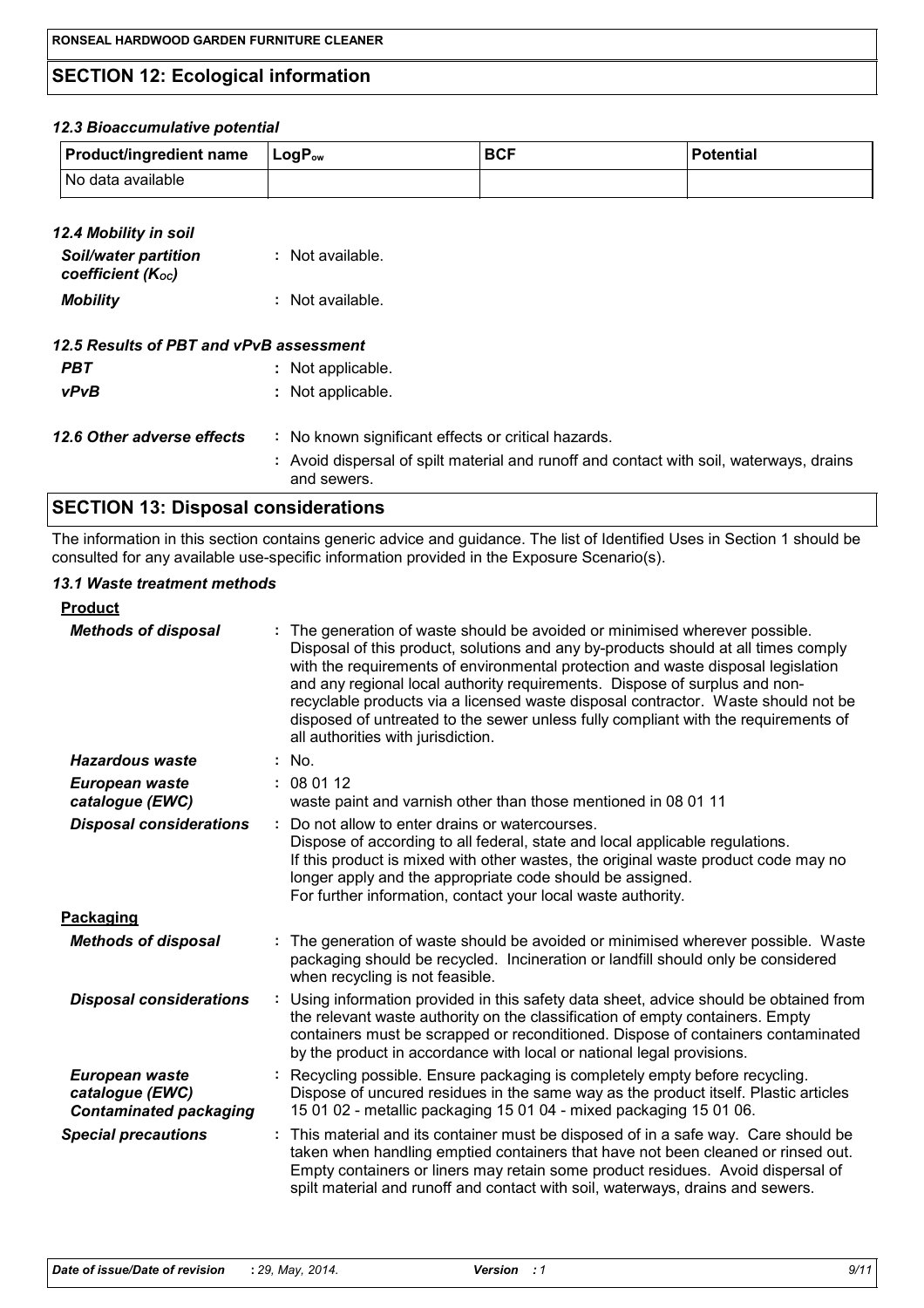|                                                        | RONSEAL HARDWOOD GARDEN FURNITURE CLEANER<br><b>SECTION 14: Transport information</b> |                |                |  |  |
|--------------------------------------------------------|---------------------------------------------------------------------------------------|----------------|----------------|--|--|
|                                                        |                                                                                       |                |                |  |  |
|                                                        | <b>ADR/RID</b>                                                                        | <b>IMDG</b>    | <b>IATA</b>    |  |  |
| 14.1 UN number                                         | Not regulated.                                                                        | Not regulated. | Not regulated. |  |  |
| 14.2 UN proper<br>shipping name                        | $\blacksquare$                                                                        |                |                |  |  |
| 14.3 Transport<br><b>Hazard Class(es)/</b><br>Label(s) | $\overline{\phantom{0}}$                                                              |                | -              |  |  |
| 14.4 Packing<br>group                                  |                                                                                       |                |                |  |  |
| 14.5<br><b>Environmental</b><br>hazards                | No.                                                                                   | No.            | No.            |  |  |
| <b>Additional</b><br>information                       |                                                                                       |                |                |  |  |

*This mixture is not classified as dangerous according to international transport regulations (ADR/RID, IMDG, ICAO/IATA).*

*user*

14.6 Special precautions for : Transport within user's premises: always transport in closed containers that are upright and secure. Ensure that persons transporting the product know what to do in the event of an accident or spillage.

*14.7 Transport in bulk according to Annex II of MARPOL 73/78 and the IBC Code* **:** Not available.

*Multi-modal shipping descriptions are provided for informational purposes and do not consider container sizes. The presence of a shipping description for a particular mode of transport (sea, air, etc.), does not indicate that the product is packaged suitably for that mode of transport. All packaging must be reviewed for suitability prior to shipment, and compliance with the applicable regulations is the sole responsibility of the person offering the product for transport. People loading and unloading dangerous goods must be trained on all of the risks deriving from the substances and on all actions in case of emergency situations.*

## **SECTION 15: Regulatory information**

*15.1 Safety, health and environmental regulations/legislation specific for the substance or mixture* **EU Regulation (EC) No. 1907/2006 (REACH)**

**Annex XIV - List of substances subject to authorisation**

## **Annex XIV**

None of the components are listed.

**Substances of very high concern**

None of the components are listed.

**Annex XVII - Restrictions : Not applicable.** 

*on the manufacture, placing on the market and use of certain dangerous substances, mixtures and articles*

**Other EU regulations**

**Seveso II Directive :** This product is not controlled under the Seveso II Directive.